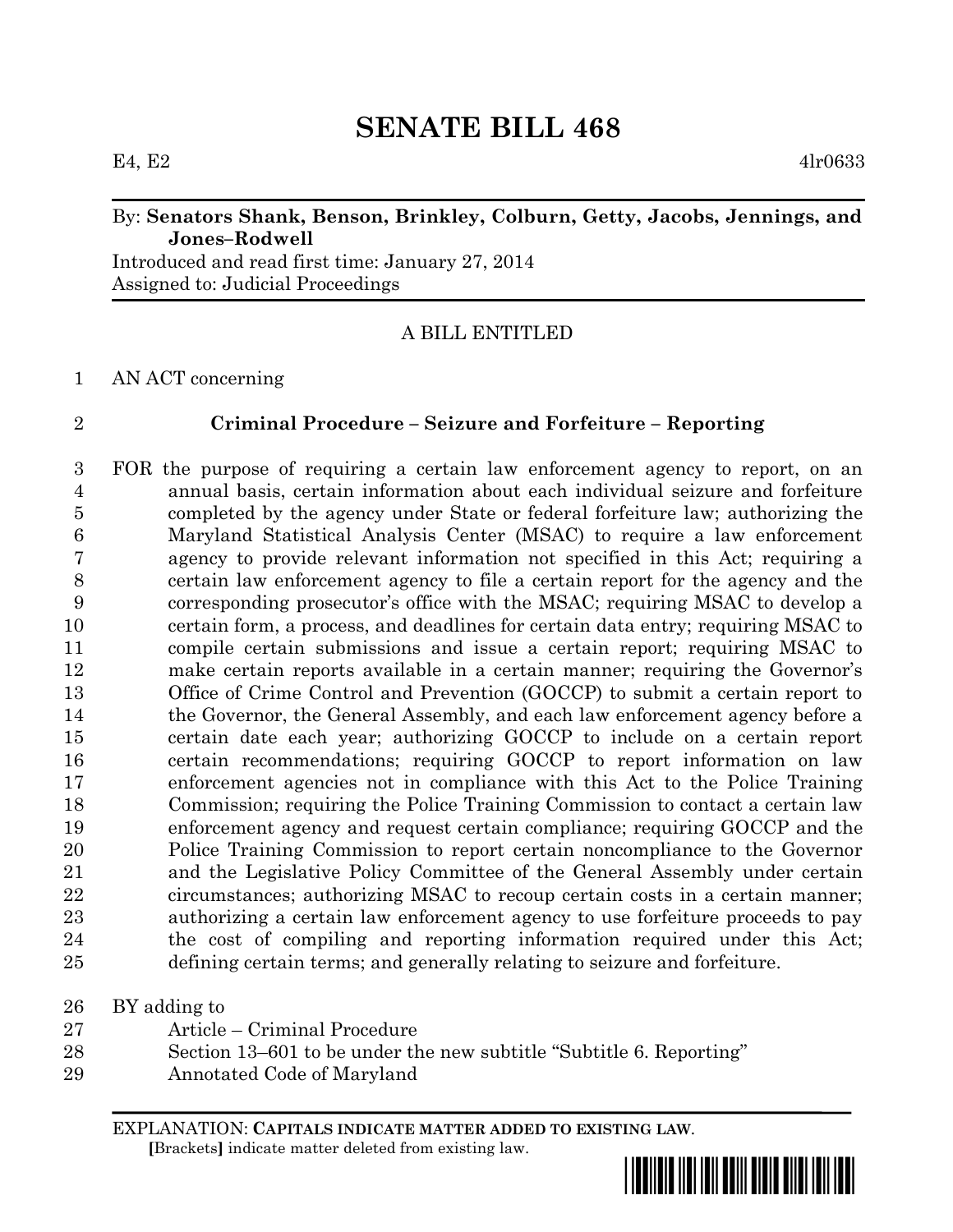|                                | $\overline{2}$<br><b>SENATE BILL 468</b>                                                                                                                                                                                                                                                                       |
|--------------------------------|----------------------------------------------------------------------------------------------------------------------------------------------------------------------------------------------------------------------------------------------------------------------------------------------------------------|
| $\mathbf{1}$                   | (2008 Replacement Volume and 2013 Supplement)                                                                                                                                                                                                                                                                  |
| $\overline{2}$<br>3            | SECTION 1. BE IT ENACTED BY THE GENERAL ASSEMBLY OF<br>MARYLAND, That the Laws of Maryland read as follows:                                                                                                                                                                                                    |
| 4                              | <b>Article - Criminal Procedure</b>                                                                                                                                                                                                                                                                            |
| $\overline{5}$                 | <b>SUBTITLE 6. REPORTING.</b>                                                                                                                                                                                                                                                                                  |
| 6                              | $13 - 601.$                                                                                                                                                                                                                                                                                                    |
| 7<br>8                         | IN THIS SUBTITLE THE FOLLOWING WORDS HAVE<br>(A)<br>(1)<br>THE<br>MEANINGS INDICATED.                                                                                                                                                                                                                          |
| 9                              | "ADOPTIVE SEIZURE" MEANS A SEIZURE:<br>(2)<br>(I)                                                                                                                                                                                                                                                              |
| 10<br>11                       | THAT RESULTED FROM A STATE VIOLATION AND A<br>1.<br>FEDERAL BASIS FOR FORFEITURE; AND                                                                                                                                                                                                                          |
| 12<br>13<br>14<br>15           | 2.<br>FOR WHICH 100% OF THE PRESEIZURE ACTIVITY<br>AND RELATED INVESTIGATIONS WERE PERFORMED BY THE STATE OR LOCAL<br>SEIZING AGENCY BEFORE A REQUEST WAS MADE<br>TO<br>THE<br><b>FEDERAL</b><br><b>GOVERNMENT FOR ADOPTION.</b>                                                                               |
| 16<br>17<br>18                 | "ADOPTIVE SEIZURE" DOES NOT INCLUDE A SEIZURE<br>(II)<br>RESULTING FROM A JOINT STATE AND FEDERAL INVESTIGATION OR TASK<br>FORCE.                                                                                                                                                                              |
| 19<br>20                       | (3) "GOCCP" MEANS THE GOVERNOR'S OFFICE OF CRIME<br><b>CONTROL AND PREVENTION.</b>                                                                                                                                                                                                                             |
| 21<br>22<br>23<br>24<br>$25\,$ | (4) "LAW ENFORCEMENT AGENCY" MEANS A POLICE FORCE, A<br>MULTIJURISDICTIONAL TASK FORCE, A FIRE DEPARTMENT, OR ANY OTHER<br>LOCAL, COUNTY, OR STATE AGENCY THAT HAS THE AUTHORITY UNDER STATE<br>LAW OR OPERATES IN COOPERATION WITH A FEDERAL AGENCY UNDER<br>FEDERAL LAW TO ENGAGE IN SEIZURE AND FORFEITURE. |
| 26<br>$27\,$                   | (5) "MSAC" MEANS THE MARYLAND STATISTICAL ANALYSIS<br>CENTER OF GOCCP.                                                                                                                                                                                                                                         |
| 28<br>29<br>30<br>$31\,$       | ON AN ANNUAL BASIS, EACH LAW ENFORCEMENT AGENCY SHALL<br>(B)<br>REPORT THE FOLLOWING INFORMATION ABOUT EACH INDIVIDUAL SEIZURE AND<br>FORFEITURE COMPLETED BY THE AGENCY UNDER STATE FORFEITURE LAW AND<br>FEDERAL FORFEITURE LAW:                                                                             |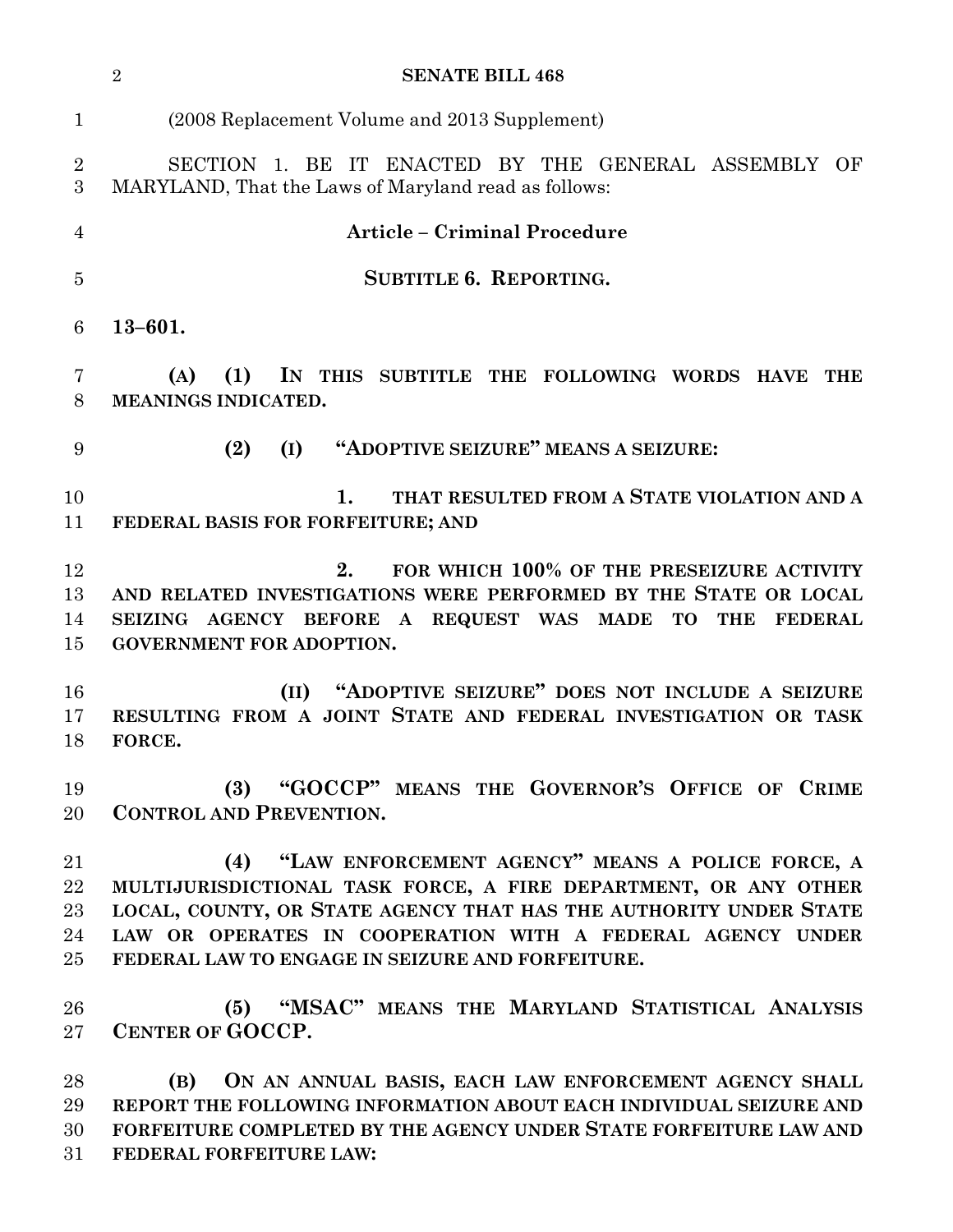**SENATE BILL 468** 3

 **(1) DATA ON SEIZURES AND FORFEITURES, INCLUDING: (I) THE DATE THAT CURRENCY, VEHICLES, HOUSES, OR OTHER TYPES OF PROPERTY WERE SEIZED; (II) THE TYPE OF PROPERTY SEIZED, INCLUDING YEAR, MAKE AND MODEL, AS APPLICABLE; (III) THE TYPE OF ALLEGED CRIME ASSOCIATED WITH THE SEIZURE OF THE PROPERTY; (IV) THE OUTCOME OF RELATED CRIMINAL ACTION, INCLUDING WHETHER CHARGES WERE BROUGHT, A PLEA BARGAIN WAS REACHED, A CONVICTION WAS OBTAINED, OR AN ACQUITTAL WAS ISSUED; (V) WHETHER THE PROCEDURE WAS A CRIMINAL FORFEITURE OR CIVIL FORFEITURE; (VI) IF THE PROCEDURE WAS A CIVIL FORFEITURE, WHETHER THE PROCEDURE WAS ADMINISTRATIVE, JUDICIAL, OR OTHER; (VII) WHETHER THE VENUE OF THE FORFEITURE CASE WAS AN ADMINISTRATIVE AGENCY, A SMALL CLAIMS COURT, A CIVIL COURT, A CRIMINAL COURT, OR ANY OTHER VENUE; (VIII) WHETHER THE PROPERTY OWNER WAS REPRESENTED BY AN ATTORNEY IN THE FORFEITURE CASE; (IX) THE MARKET VALUE OF THE PROPERTY SEIZED; (X) THE GROSS AMOUNT RECEIVED FROM THE FORFEITURE; (XI) THE TOTAL ADMINISTRATIVE AND OTHER EXPENSES DEDUCTED AS PART OF THE FORFEITURE PROCESS; (XII) THE NET AMOUNT RECEIVED FROM THE FORFEITURE; (XIII) THE DISPOSITION OF THE PROPERTY FOLLOWING SEIZURE, INCLUDING WHETHER THE PROPERTY WAS: 1. RETURNED TO THE OWNER;**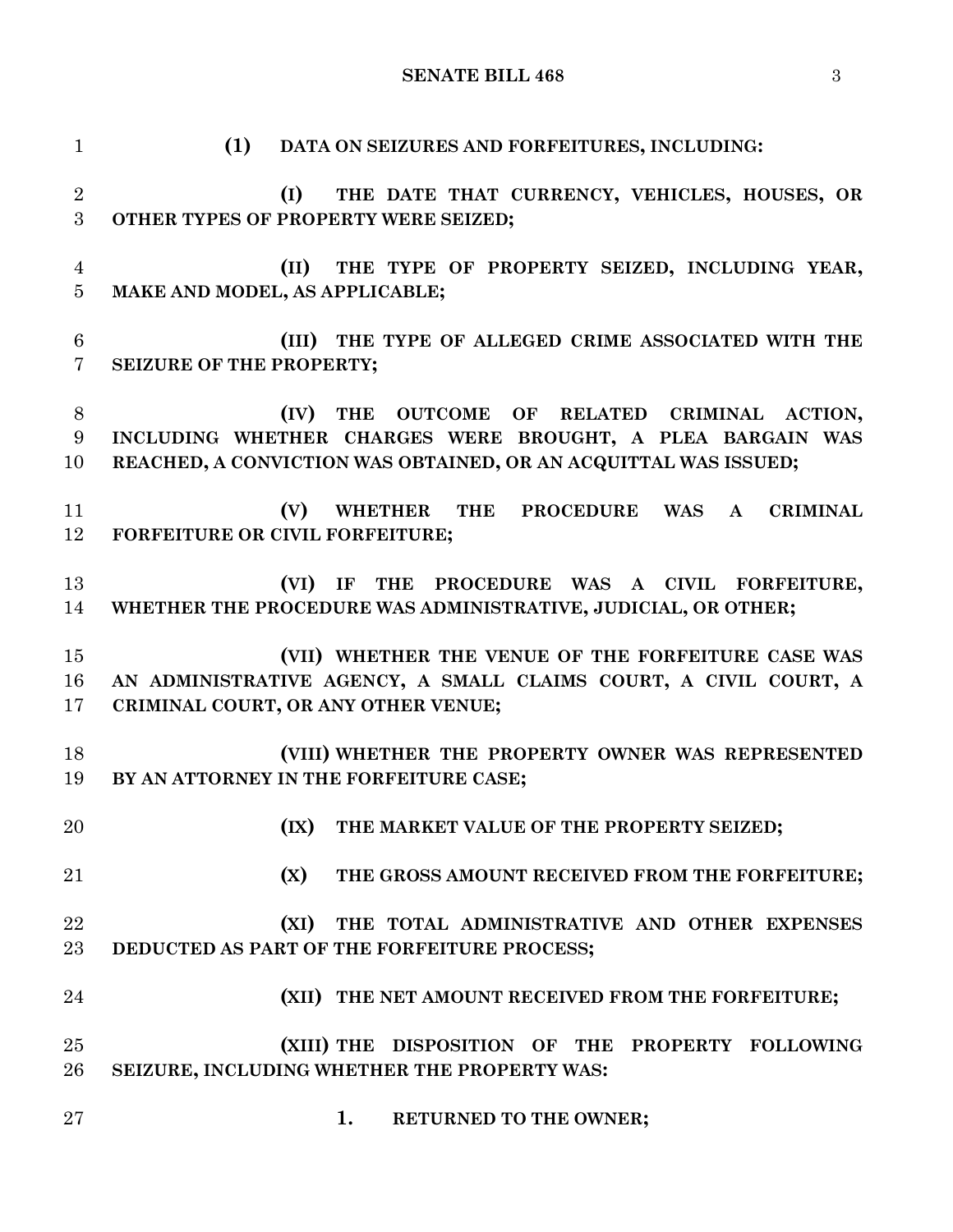|                     | <b>SENATE BILL 468</b><br>$\overline{4}$                                                                                                                 |
|---------------------|----------------------------------------------------------------------------------------------------------------------------------------------------------|
| $\mathbf{1}$        | 2.<br>DESTROYED; OR                                                                                                                                      |
| $\overline{2}$      | 3.<br>SOLD OR RETAINED AFTER FORFEITURE;                                                                                                                 |
| 3                   | (XIV) THE DATE OF THE DISPOSITION OF PROPERTY; AND                                                                                                       |
| 4<br>$\overline{5}$ | (XV) WHETHER THE FORFEITURE RESULTED FROM AN<br>ADOPTIVE SEIZURE; AND                                                                                    |
| 6<br>7              | (2)<br>DATA ON EXPENDITURES OF FORFEITURE FUNDS BY THE LAW<br>ENFORCEMENT AGENCY, INCLUDING FUNDS SPENT ON:                                              |
| 8<br>9              | (I)<br>CRIME, GANG, AND SUBSTANCE ABUSE PREVENTION<br>PROGRAMS;                                                                                          |
| 10                  | (II)<br>WITNESS PROTECTION;                                                                                                                              |
| 11                  | (III) VICTIM REPARATIONS;                                                                                                                                |
| 12                  | (IV) INFORMANT FEES AND BUY MONEY;                                                                                                                       |
| 13<br>14            | (V)<br>REGULAR-TIME SALARIES, OVERTIME<br>PAY,<br><b>AND</b><br><b>EMPLOYEE BENEFITS FOR PROSECUTORS;</b>                                                |
| 15<br>16<br>17      | (VI)<br>REGULAR-TIME SALARIES, OVERTIME<br><b>AND</b><br>PAY,<br>EMPLOYEE BENEFITS FOR SWORN LAW ENFORCEMENT AGENCY PERSONNEL<br>OTHER THAN PROSECUTORS; |
| 18<br>19<br>20      | (VII) REGULAR-TIME SALARIES, OVERTIME<br>PAY,<br><b>AND</b><br>EMPLOYEE BENEFITS FOR UNSWORN LAW ENFORCEMENT AGENCY PERSONNEL<br>OTHER THAN PROSECUTORS; |
| 21<br>22<br>$23\,$  | (VIII) PROFESSIONAL OR OUTSIDE SERVICES, INCLUDING<br>SERVICES RELATED TO AUDITING, COURT REPORTING, EXPERT WITNESSES, AND<br><b>OTHER COURT COSTS;</b>  |
| 24                  | $(\mathbf{IX})$<br>TRAVEL AND MEALS;                                                                                                                     |
| $25\,$              | (X)<br>ENTERTAINMENT;                                                                                                                                    |
| 26                  | (XI)<br>TRAINING;                                                                                                                                        |
| $27\,$              | (XII) CONFERENCES;                                                                                                                                       |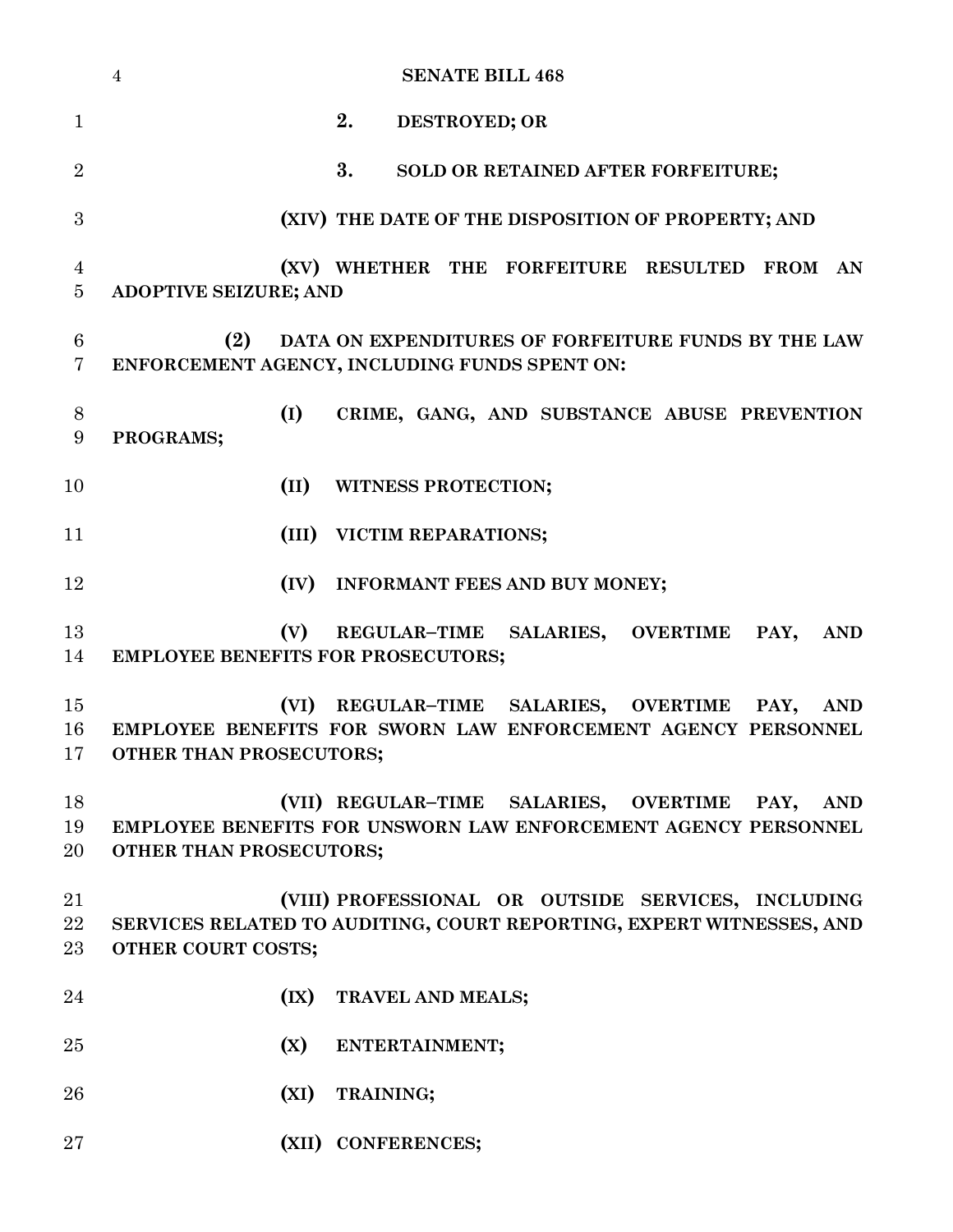| $\mathbf{1}$   | (XIII) VEHICLE PURCHASES;                                             |
|----------------|-----------------------------------------------------------------------|
| $\sqrt{2}$     | (XIV) CANINES, FIREARMS, AND EQUIPMENT, INCLUDING                     |
| 3              | TACTICAL GEAR;                                                        |
| $\overline{4}$ | (XV) CAPITAL EXPENDITURES, INCLUDING FURNITURE,                       |
| 5              | <b>COMPUTERS, AND OFFICE EQUIPMENT; AND</b>                           |
|                |                                                                       |
| 6              | (XVI) OTHER USES.                                                     |
| 7              | (C)<br>MSAC MAY REQUIRE A LAW ENFORCEMENT AGENCY TO PROVIDE           |
| 8              | RELEVANT INFORMATION NOT SPECIFIED IN SUBSECTION (B) OF THIS SECTION. |
| 9              | (1)<br>EACH LAW ENFORCEMENT AGENCY SHALL FILE WITH MSAC<br>(D)        |
| 10             | THE REPORT REQUIRED UNDER SUBSECTION (B) OF THIS SECTION FOR THE LAW  |
| 11             | ENFORCEMENT AGENCY AND THE CORRESPONDING PROSECUTOR'S OFFICE.         |
|                |                                                                       |
| 12             | THE LAW ENFORCEMENT AGENCY SHALL FILE SEPARATE<br>(2)                 |
| 13             | REPORTS FOR FORFEITURES COMPLETED UNDER STATE FORFEITURE LAW AND      |
| 14             | FEDERAL FORFEITURE LAW.                                               |
| 15             | A NULL REPORT SHALL BE FILED BY A LAW ENFORCEMENT<br>(3)              |
| 16             | AGENCY THAT DID NOT ENGAGE IN SEIZURES OR FORFEITURES DURING THE      |
| 17             | REPORTING PERIOD.                                                     |
|                |                                                                       |
| 18             | (1)<br>MSAC SHALL DEVELOP A STANDARD FORM, A PROCESS, AND<br>(E)      |
| 19             | DEADLINES FOR ELECTRONIC DATA ENTRY FOR ANNUAL SUBMISSION OF          |
| 20             | FORFEITURE DATA BY LAW ENFORCEMENT AGENCIES.                          |
| 21             | MSAC SHALL COMPILE THE SUBMISSIONS AND ISSUE AN<br>(2)                |
| 22             | AGGREGATE REPORT OF ALL FORFEITURES IN THE STATE.                     |
|                |                                                                       |
| 23             | (1) BY MARCH 1 OF EACH YEAR, MSAC SHALL MAKE AVAILABLE<br>(F)         |
| 24             | ON MSAC'S WEB SITE THE REPORTS SUBMITTED BY LAW ENFORCEMENT           |
| 25             | AGENCIES AND MSAC'S AGGREGATE REPORT.                                 |
| 26             | GOCCP SHALL SUBMIT THE AGGREGATE REPORT TO THE<br>(2)                 |
| 27             | GOVERNOR, THE GENERAL ASSEMBLY, AS PROVIDED IN § 2-1246 OF THE        |
| 28             | STATE GOVERNMENT ARTICLE, AND EACH LAW ENFORCEMENT AGENCY             |
| 29             | BEFORE SEPTEMBER 1 OF EACH YEAR.                                      |